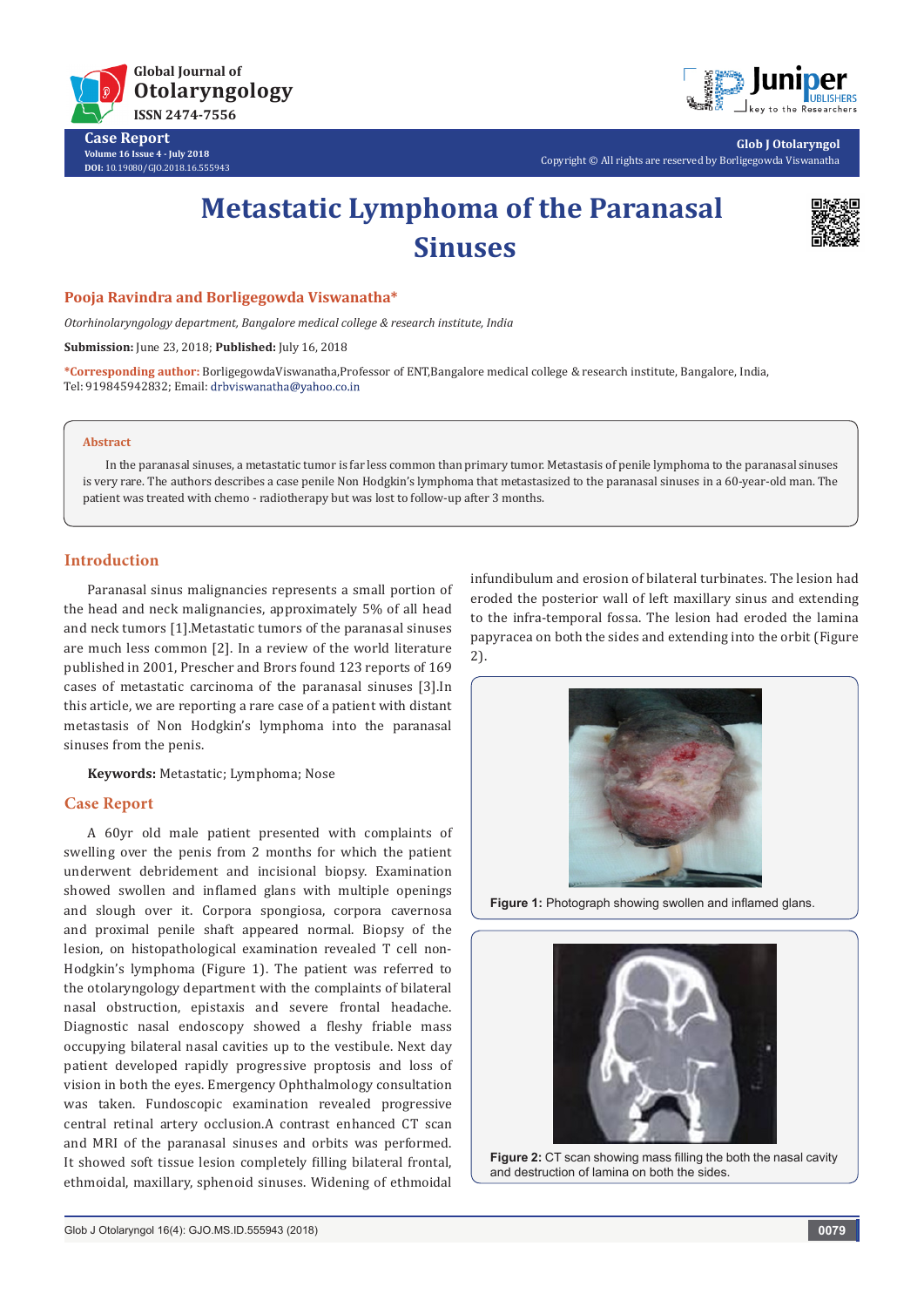

MRI scan showed soft tissue attenuation involving bilateral nasal cavities, maxillary, ethmoidal, sphenoidal sinuses with involvement of the medial aspect of bilateral orbit with infiltration of left medial and inferior recti and inferior oblique muscle (Figure 3).Nasal mass biopsy was done. Histopathological examination showed tissue fragments lined by respiratory epithelium exhibiting areas of ulceration with an underlying tumor composed of atypical lymphoid cells which are arranged in diffuse sheets and clusters. These lymphoid cells are intermediate sized and showed large hyper chromatic nucleus with scanty eosinophilic cytoplasm and are mitotically active (Figure 4).The histopathological picture was suggestive of Non Hodgkin's Lymphoma.The patient was referred to the Oncology department for further management. The patient was treated with chemo - radiotherapy but was lost to follow-up after 3 months.



**Figure 4:** Microphotograpgh showing large hyper chromatic nucleus with scanty eosinophilic cytoplasm.

#### **Discussion**

Paranasal sinuses are a complex anatomic area, surrounding important structures such as the orbit and skull base. The most incident tumours are the squamous cell carcinoma, followed by adenocarcinoma and adenoid cystic carcinoma [4].In a review, Prescher and Brors reported 169 cases of metastatic tumour to

the paranasal sinuses [3]. Most cases originated from the kidney, followed by the lung, breast, thyroid, and prostate. Prescher and Brors also reported that the maxillary sinus was the most affected, followed by the sphenoid, ethmoid, and frontal sinuses [3,5]. These data are similar to those published by Bernstein [6]. The nasal symptoms are usually nasal mass, nasal obstruction, facial deformity, and epistaxis. Orbital symptoms may also occur, such as proptosis, ptosis, decreased vision, and diplopia. Occasionally, these symptoms may be the first presentation of an occult primary tumor[7,8].Metastasis may reach the paranasal sinuses by hematogenous, lymphogenous, or vertebral venous plexus pathways. First postulated by Batson [9], this low-pressure valve less system is a connection between deep pelvic veins, intercostal veins, vena cava, and the azygos system. A rise in the abdominal pressure might redirect the blood flux from the vena cava system to the vertebral venous plexus. This flux alteration can allow the tumor to reach the paranasal sinuses [10].Imaging is essential to determine location and extension of the lesion and for surgical planning. CT may show enhancement, bone erosion, remodeling, and invasion. Magnetic resonance imaging (MRI) has an important role to help, defining leptomeningeal and orbital invasion [9].Studies have shown that with the combined treatment of chemotherapy and local radiation, patients with lymphoma of the nasal cavity and paranasal sinuses have a better prognosis [11,12]. Early diagnosis and staging are essential for effective treatment, and lymphomas must always be included in the differential diagnosis of lesions of the nasal cavity and paranasal sinuses.

#### **References**

- 1. [Bossi P, Farina D, Gatta G, Lombardi D, Nicolai P, et al. \(2016\) Paranasal](https://www.croh-online.com/article/S1040-8428(15)30049-4/abstract)  [sinus cancer. Critical Reviews in Oncology/Hematology 98: 45-61.](https://www.croh-online.com/article/S1040-8428(15)30049-4/abstract)
- 2. [Nelson EG, Goldman ME, Hemmati M \(1990\) Metastatic carcinoma of](http://journals.sagepub.com/doi/abs/10.1177/019459989010300119?journalCode=otoj)  [the ethmoid sinus. Otolaryngol Head Neck Surg 103\(1\): 120-123.](http://journals.sagepub.com/doi/abs/10.1177/019459989010300119?journalCode=otoj)
- 3. [Prescher A, Brors D \(2001\) Metastases to the paranasal sinuses:](https://www.ncbi.nlm.nih.gov/pubmed/11602931)  Case report and review of the literature [in German&rsqb. [Laryngorhinootologie 80\(10\): 583-594.](https://www.ncbi.nlm.nih.gov/pubmed/11602931)
- 4. [Lund VJ, Stammberger H, Nicolai P, Castelnuovo P, Beal T, et al. \(2010\)](https://www.ncbi.nlm.nih.gov/pubmed/20502772)  [European position paper on endoscopic management of tumours of](https://www.ncbi.nlm.nih.gov/pubmed/20502772)  [the nose, paranasal sinuses and skull base. Rhinology Supplement](https://www.ncbi.nlm.nih.gov/pubmed/20502772)  [22\(1\): 1-143.](https://www.ncbi.nlm.nih.gov/pubmed/20502772)
- 5. [Viswanatha B \(2008\) Prostatic carcinoma metastatic to paranasal](https://www.ncbi.nlm.nih.gov/pubmed/18800324)  [sinuses: A case report Ear Nose Throat J 87\(9\): 519-520.](https://www.ncbi.nlm.nih.gov/pubmed/18800324)
- 6. [Bernstein JM, Montgomery WW, Balogh K \(1966\) Metastatic tumors](https://onlinelibrary.wiley.com/doi/abs/10.1288/00005537-196604000-00003)  [to the maxilla, nose, and paranasal sinuses. Laryngoscope 76\(4\): 621-](https://onlinelibrary.wiley.com/doi/abs/10.1288/00005537-196604000-00003) [650.](https://onlinelibrary.wiley.com/doi/abs/10.1288/00005537-196604000-00003)
- 7. [Oliver VJ, Valdés AL, Morillo, Ruiz del Portal JM, Conde Jiménez M, et](https://www.ncbi.nlm.nih.gov/pubmed/11428272)  [al. \(2001\) Frontal ethmoid metastases of prostatic carcinoma. Report](https://www.ncbi.nlm.nih.gov/pubmed/11428272)  [of one case and review of the literature. Acta Otorrinolaringológica](https://www.ncbi.nlm.nih.gov/pubmed/11428272)  [Española 52\(2\): 151-154.](https://www.ncbi.nlm.nih.gov/pubmed/11428272)
- 8. [Lee M, Kim YM, Kim BM \(2016\) Epistaxis as the first manifestation](https://www.ncbi.nlm.nih.gov/pmc/articles/PMC4835635/)  [of silent renal cell carcinoma: a case report with relevant literature](https://www.ncbi.nlm.nih.gov/pmc/articles/PMC4835635/)  [review. Iran Journal of Radiology 13\(1\): e31208.](https://www.ncbi.nlm.nih.gov/pmc/articles/PMC4835635/)
- 9. [Batson OV \(1940\) The function of the vertebral veins and their role in](https://www.ncbi.nlm.nih.gov/pubmed/17857618)  [the spread of metastases. Ann Surg 112\(1\): 138-149.](https://www.ncbi.nlm.nih.gov/pubmed/17857618)